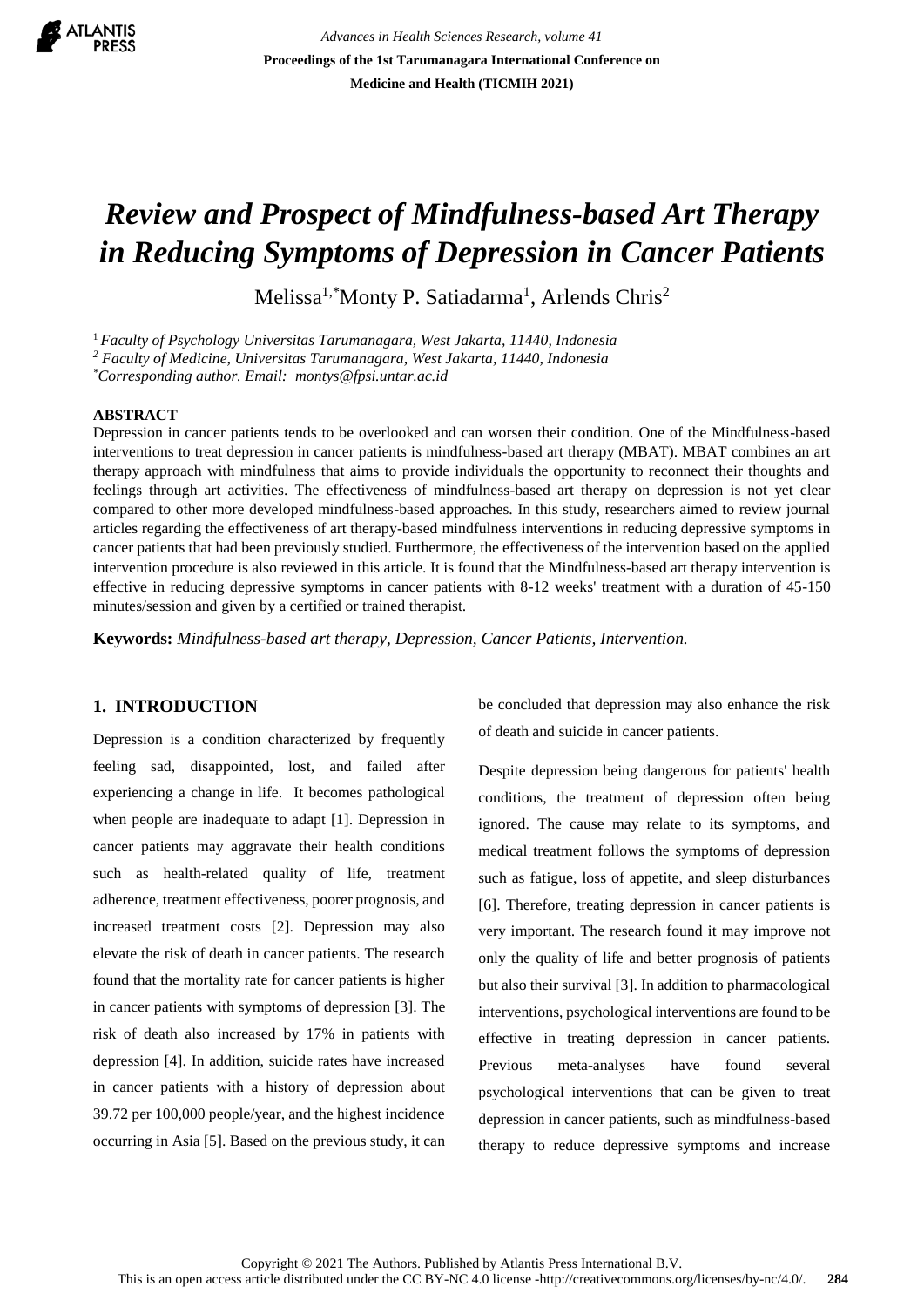mindfulness skills and art therapy that effectively improves coping strategies that are more adaptive in cancer patients [7,8]. However, up to date, no metaanalysis has been found that specifically examines the effectiveness of interventions combining both mindfulness and art therapy approaches in reducing depressive symptoms in cancer patients.

Mindfulness-based art therapy is one of the psychological interventions included in the third wave of behavioral intervention-based mindfulness. According to McNiff, mindfulness-based art therapy combines several activities such as art, therapeutic relationship, and mindfulness practice that lead a person to have a different experience in a safe condition; also, the therapy will develop an explorative feeling between therapist and client consciously. Mindfulness in the context of therapy can be viewed as an elaborative approach which reliable in the current situation where every thought, feeling, or sensation appears inside consciousness in every person [9]. The center of consciousness in the present time is one of the ways to give attention in mindfulness practice and this approach can be nurtured and integrated into every individual activity.

In the mindfulness approach, depression may be prompted by a plausible low ability to mindfulness, causing a lack of clarity on the emotions felt, low selfcontrol and acceptance, and easy involvement in dysfunctional emotional reactions (impulsivity and aggressive behavior towards others or self-blame). It may lead to high levels of psychological distress [10]. In mindfulness-based interventions, therapists prompt individuals to establish a neutral, exploratory, and open state of mind to release negative thoughts, considering feelings to prevent the continued escalation of negative feelings and the risk of recurrent depression [11]. Through mindfulness interventions, individuals learn how to increase their cognitive flexibility to adaptive emotion regulation strategies, reduce the habit of reactive responses to negative emotions, and provide an effective

and adaptive response to psychological distress lead to decreased mental health distress [12].

On the other hand, the art therapy approach perceives depression as the outcome of repression and individual inability to express and regulate their negative emotions adaptively. Therefore, art therapy intervention in dealing with depression aims to facilitate non-verbal communication of the thoughts and feelings of depressed individuals who suppress their feelings. Art activities have an outcome on physical health and the quality of life biologically and instinctively. In individuals with depression, art activities can bring back individual to life events, and for some individuals, it can be a meaningful experience [13]. In other words, combining mindfulness and art therapy to treat depression in cancer patients may increase the flexibility of individuals in regulating their emotions more adaptively and facilitating non-verbal communication to find insight and regain control of their lives.

Unfortunately, compared to other approaches in mindfulness intervention, the study effectiveness of the MBAT in reducing symptoms of depression is still limited. This paper attempts to summarize the results of MBAT in reducing symptoms of depression in cancer patients and proposes prospects for future related research.

As of September 21, 2019, there are 938 articles published in English with ((Cancer OR Cancer Patients) AND (Mindfulness-based Art Therapy OR MBAT)) as research keywords from several electronic literature databases, namely: Medline, Pubmed, CINAHL, Embase Proquest, Science direct and PsychINFO. We selected papers based on the following criteria: (1) the study was published in English; (2) the study involved a mindfulness-based art therapy and depression in cancer patients; (3) exclusion of relevant research and research without data (including research papers not published and incomplete data in conference proceedings or outcome of depression).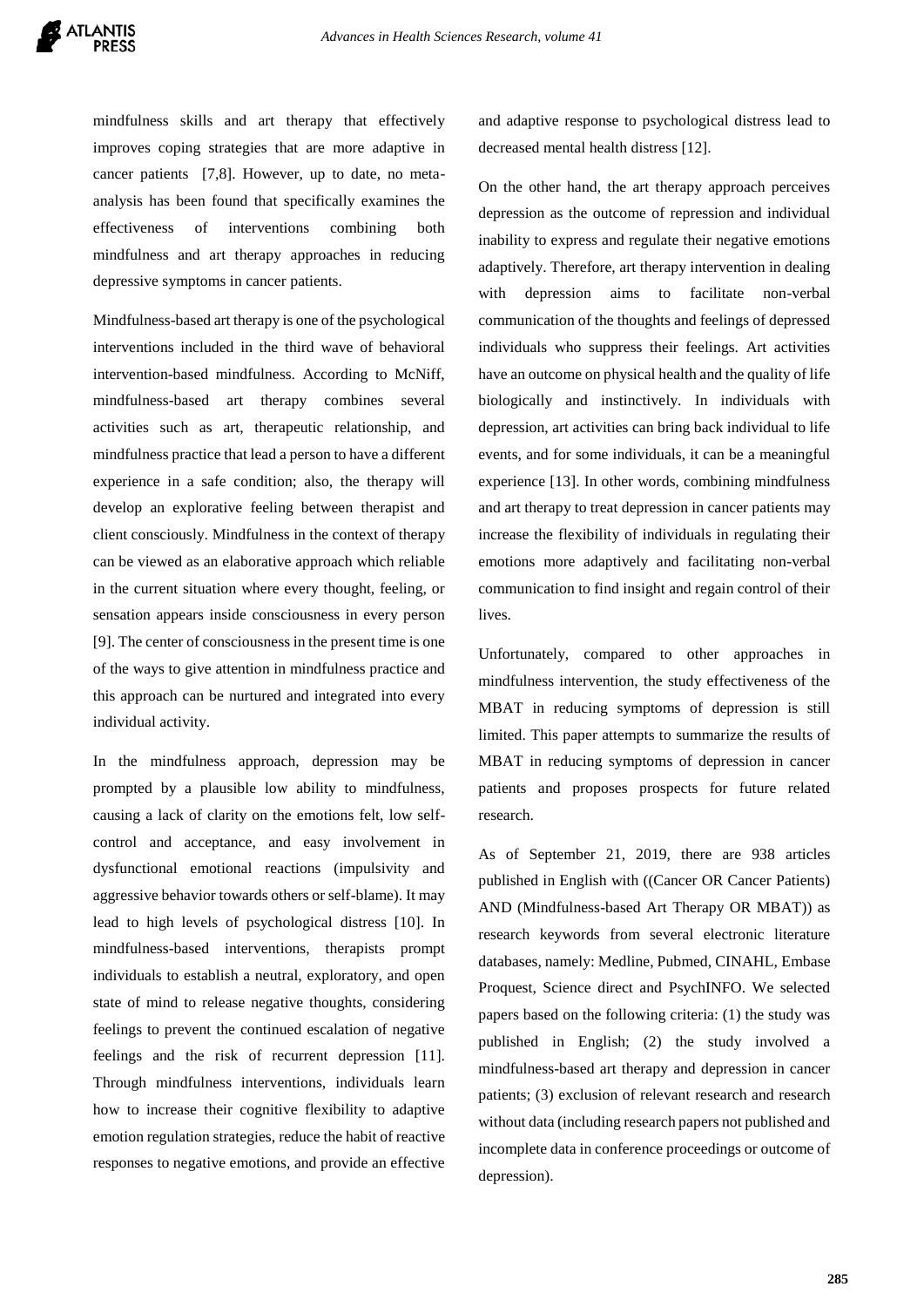#### Picture 1. PRISMA FLOWCHART



# **2. RESULT**

### 2.1 Study characteristic

The characteristics of the studies found to have research designs in the form of Random Controlled Trial (RCT) as many as 3 studies, and non-Randomized Controlled Trial (Non-RCT) as many as 2 studies where 1 of the 2 studies is a pilot study. In addition, studies on the effectiveness of MBAT on depression in cancer patients were first found to be conducted in America in 2006 to 2018 with a total of 3 studies, while in Asia two studies began to expand a decade later in which conducted in Japan and South Korea in the range of 2016-2018.

# 2.2 Participant Characteristic

Although the results of this search are limited to the 2000-2020 publication year, the study's final results included in the qualitative analysis of this synthesis were found to be 5 published articles in the 2006-2018 range. From the 5 studies, 335 participants were obtained with a total dropout of 64 people. The dropout participants were

participants in studies that included patients with metastatic cancer. The number of study samples ranged from 10-191 people. The age of the participants was found with an average age between 51.58 - 56.8 years, with the majority of participants being female with heterogeneous types of cancer. The types of cancer of the included participants were also found to vary, including 1 study has participants with metastatic cancer type [14], 1 study [15] including non-metastatic participants, while 3 other studies [16,17,18] included heterogeneous participants with metastatic and non-metastatic cancer types.

# 2.3 Intervention Characteristic

Based on the five studies, it was found that the majority of interventions used were Standard MBAT (3 studies) and modified MBAT (2 studies). The intervention duration ranges from 2-12 weeks with a duration of 45- 150 minutes/session. Only 2 studies were found to have a follow-up at 16 and 36 weeks after the last intervention. Furthermore, it was found that professionals provided the majority of interventions with diverse backgrounds, such as registered arts therapists (3 studies), mental health therapists (1 study), and church counselors and social workers (1 study).

| Table 1. Result of Studies |  |  |
|----------------------------|--|--|
|                            |  |  |

| <b>Study</b>                | <b>Intervention</b><br>Type     | Control     | <b>Number</b><br>of<br><b>Sessions</b> | <b>Duration</b><br>(Min/Session) | <b>Therapist</b>                               |
|-----------------------------|---------------------------------|-------------|----------------------------------------|----------------------------------|------------------------------------------------|
| Monti et<br>al.<br>(2006)   | <b>MBAT</b>                     | Waitlist    | 8 Weeks                                | 120-150                          | Registered<br>Art<br>Therapist                 |
| Monti et<br>al.<br>(2013)   | <b>MBAT</b>                     | <b>BCSG</b> | 8 Weeks                                | 120-150                          | Registered<br>Art<br>Therapist                 |
| Ando et<br>al.<br>(2016)    | <b>MBAT Short</b><br>Version    | NA          | 2 Weeks                                | 60                               | Counselor<br>dan<br>Pastoral<br>Care<br>Worker |
| Jang et<br>al.<br>(2016)    | <b>MBAT</b>                     | Waitlist    | 12<br>Weeks                            | 45                               | Mental<br>health<br>therapist                  |
| Meghani<br>et al.<br>(2018) | <b>MBAT</b><br>Walkout<br>About | <b>NA</b>   | 8 Weeks                                | 150                              | Certified<br>Art<br>therapist                  |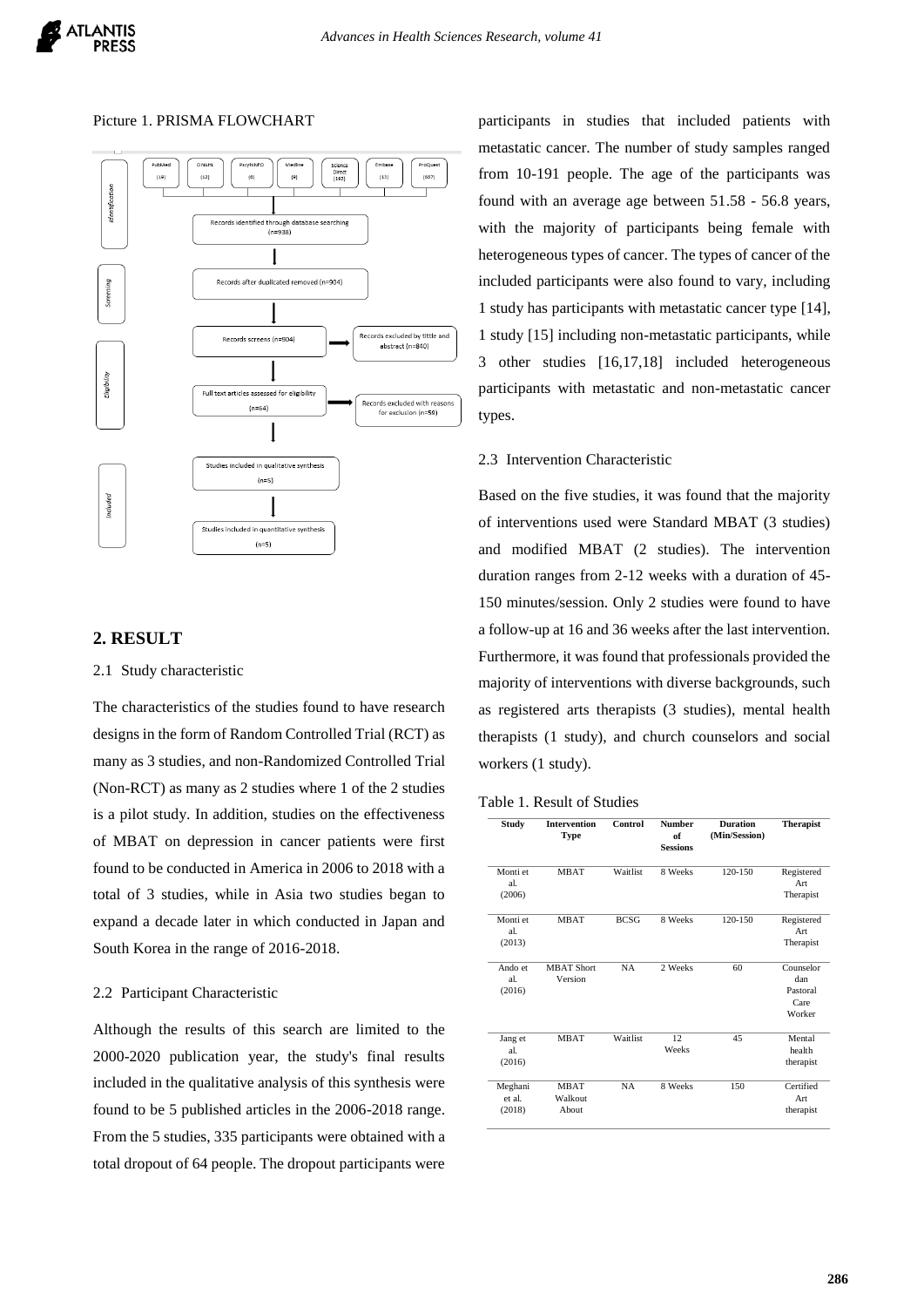#### 2.4 Type of Outcome Measures

From the studies, we found various measuring tools used to measure the outcome of depression in the participants studied. It is known that 2 studies [17,18] used the same measuring instrument, the SCL-90R (The Symptom Checklist-Revised). The SCL-90R measuring instrument has been proven to have high reliability, equal to ( $\alpha$  = 0.90). As for the other 3 studies, each using a different measuring instrument, namely Ando et al. [14] using the Japanese shortened version of the POMS (Profile of Mood States) measuring instrument with high reliability  $(\alpha = 0.89)$ , Jang et al. [15] used the PAI (Personality Assessment Inventory) measuring instrument with fairly high reliability ( $\alpha$  = 0.80), while Meghani et al. [16] used the ESAS-R (The Edmonton Symptom Assessment Scale-R) measuring instrument with high reliability ( $\alpha$  = 0.89).

# **3. THE EFFECT OF MINDFULNESS-BASED ART THERAPY IN REDUCING SYMPTOMS OF DEPRESSION IN CANCER PATIENTS**

## 3.1 Analysis of the Effectiveness of Intervention

Overall, most of the published experimental studies of mindfulness-based art therapy intervention in cancer patients show that mindfulness-based art therapy can effectively reduce symptoms of depression. Using a random effect approach of meta-analysis, it is found that there was a moderate and significant effect size on the MBAT intervention compared to control group ( $g = -0.74$ , SE= 0.3; 95% CI =  $-1.31$ ,  $-0.17$ ,  $p<0.05$ , k=5, I2=83.14). However, the distribution of effects was found to be quite wide (-1.31 to -0.17).

On the other hand, two studies included in this review have shown that the effect of mindfulness-based art intervention is not quite significant compared to other interventions. As shown by Ando et al. [14] that the MBAT intervention to have a small and less significant effect size (g=-0.36; p $>0.05$ ; SE=0.4). Furthermore, a study by Monti et al. [18] shows the MBAT intervention was not more effective compared to other interventions in reducing the symptom of depression in cancer patients  $(g=-0.04; p>0.05, SE=0.14).$ 

## 3.2 Intervention Effect is Affected by Internal and External Factors

Although, in general, mindfulness-based art therapy has a moderate effect on reducing depression symptoms in cancer patients, which types of cancer patients benefit and how effective the interventions are cannot be determined at this point. This review suggests that the effect of mindfulness-based art intervention is susceptible to internal factors such as type of cancer. A study by Jang et al. was found that recruiting only nonmetastatic cancer patients has the highest effect of intervention compared to other studies that include metastatic cancer patients. The patient type of cancer may affect the severity of symptoms of depression and adherence to therapy. Metastatic cancer and its treatment affect patients' quality of life, such as the burden of physical symptoms, emotional stress, impaired body image, and disturbances to the functioning of daily activities [19].

According to research, patients with non-metastatic cancer have a survival rate of up to 15 years with a percentage of 78% [20], whereas patients with metastatic cancer have a shorter 5-year survival by 5-19% [21]. Based on this review, it is found that there is a higher participant dropout rate in studies that included patients with metastatic cancer compared to the studies with nonmetastatic cancer patients. More participants drop out with metastatic cancer can be caused by physical and psychological conditions of comorbidities. This result is in line with Wells et al who found the reasons for dropout in cancer patients receiving psychological intervention in overcoming their depression includes the severity of cancer that affects the patient's physical and emotional condition, dissatisfaction with depression treatment, financial issues, the presence or absence of a caregiver, and health system problems [22].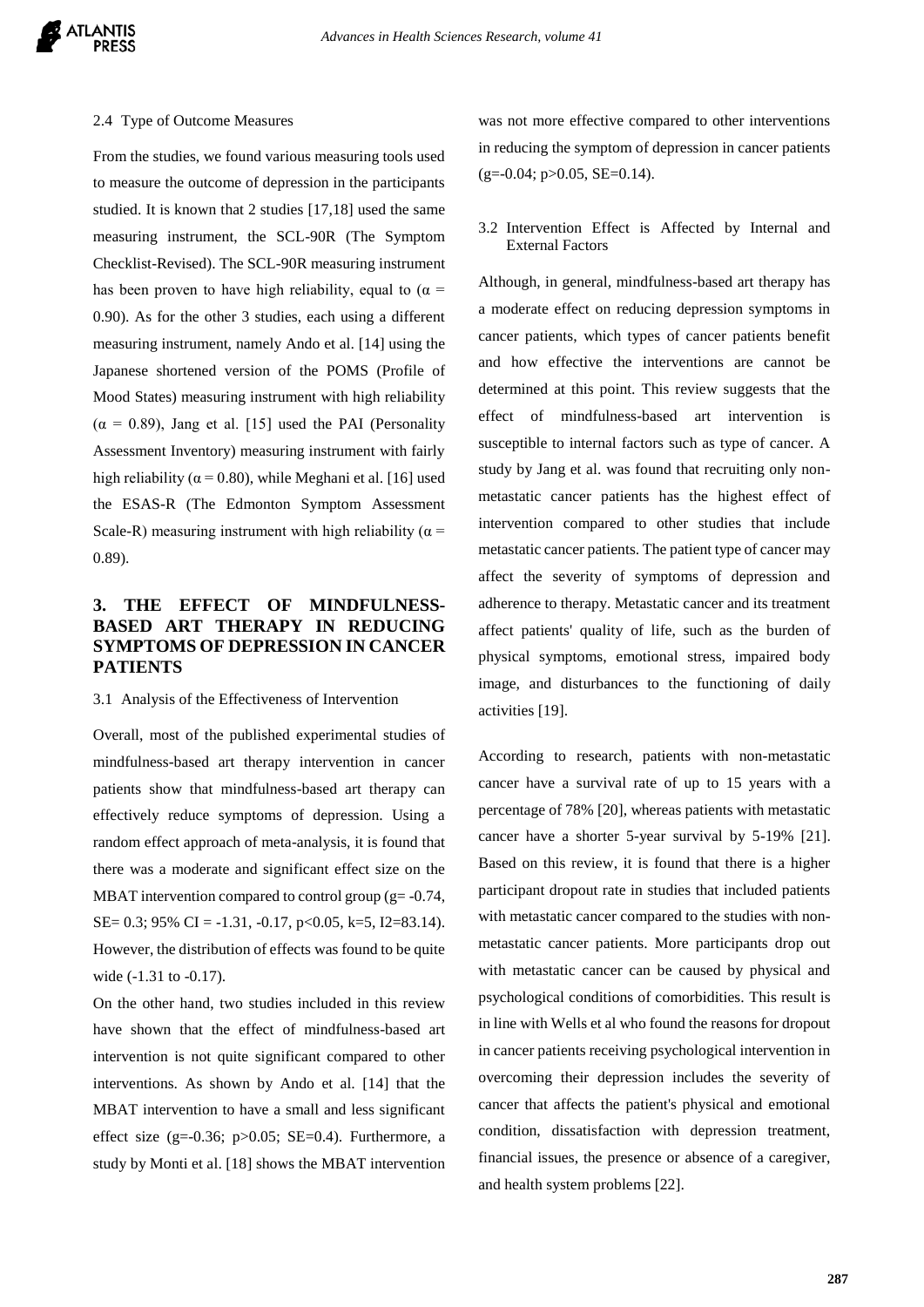In addition, this review also found that the effectiveness of mindfulness-based art intervention in reducing depression symptoms might be influenced by external factors (form and length of therapy). The effect size of the 5 studies included in this review differed in the form and length of intervention, with 3 studies using the original form of MBAT and 2 studies using modified MBAT. The length of intervention also found a minimum of 2 weeks and a maximum of 12 weeks. However, this research results suggest that the intervention effect is significant when it is given in 8- 12 weeks of intervention with the most effective form is MBAT intervention carried out by Jang et al. [15] for 12-week intervention, which has the most significant effect size compared to other studies.

# **4. LIMITATIONS AND PROSPECTS FOR THE RESEARCH**

From the review of the effect size included studies, it can be seen that the largest effect size is found in the research conducted by Jang et al. [15] compared to other studies that recruited more participants. The different magnitude of the effect size in the research might indicate the potential moderator on effect size. According to Schäfer and Schwarz [23], even though a larger sample tends to give a smaller effect size, it is possible to give enough statistical power to become significant regardless of its magnitude of effect size.

Moreover, the form of intervention might also have a potential moderating effect. According to Gilbert [13], individuals with depression have difficulty finding meaning and establishing social relationships. In the MBAT intervention, a group therapy can facilitate a supportive environment in which individuals with depression can develop feelings of belonging to a group through social interactions built with other participants. Therefore, the researcher recommends that future studies may analyze the effectiveness of MBAT on the social functioning of cancer patients with depression.

# **5. CONCLUSION**

In summary, there is evidence that mindfulness-based art therapy for the intervention of symptoms of depression in cancer patients can be effective when given by professional art therapist/mental health therapist for 8-12 weeks' intervention. However, some shortcomings in this current research are the number of research, and the method of research, such as the method of data sampling and the measurement tool used in those studies are not specifically for depression.

# **ACKNOWLEDGMENTS**

Acknowledgment and words of gratitude are addressed towards the Faculty of Psychology, Universitas Tarumanagara, for their assistance and opportunity given to us.

# **REFERENCES**

- [1] V.R. Nash, J. Ponto, C. Townsend, P. Nelson & M.N. Bretz, Cognitive behavioral therapy, selfefficacy and depression in persons with chronic pain, Pain Management Nursing, vol. 14, no. 4, 2013, pp. e236–e243, DOI: https://doi.org/10.1016/j.pmn.2012.02.006
- [2] C. Wells, S. Malins, S. Clarke, I. Skorodzien, S. Biswas, T. Sweeney, N. Moghaddam & J. Levene, Using smart‐messaging to enhance mindfulness‐ based cognitive therapy for cancer patients: A mixed methods proof of concept evaluation, vol. 29, no. 1, Psycho-Oncology, Chichester, England, 2020, pp. 212–219, DOI: https://doi.org/10.1002/pon.5256
- [3] J.A. Zahid, O. Grummedal, M.T. Madsen, & I. Gögenur, Prevention of depression in patients with cancer: A systematic review and meta-analysis of randomized controlled trials, vol. 120, Journal of Psychiatric Research, 2020, pp. 113–123, DOI: https://doi.org/10.1016/j.jpsychires.2019.10.009
- [4] E. A. Dornelas, *Psychological treatment of patients with cancer*, American Psychological Association, 2018.
- [5] L. Du, H. R. Yu, X. M. Liu, X. H. Jin, Y. Qian, X. L. Fu, ... & H. L. Chen, Completed suicide rate in patients with cancer: A systematic review and metaanalysis, 2018, *Available at SSRN 3532549*
- [6] M. Marinho, J. Marques & M. Bragança, Depression among cancer patients–a reality where